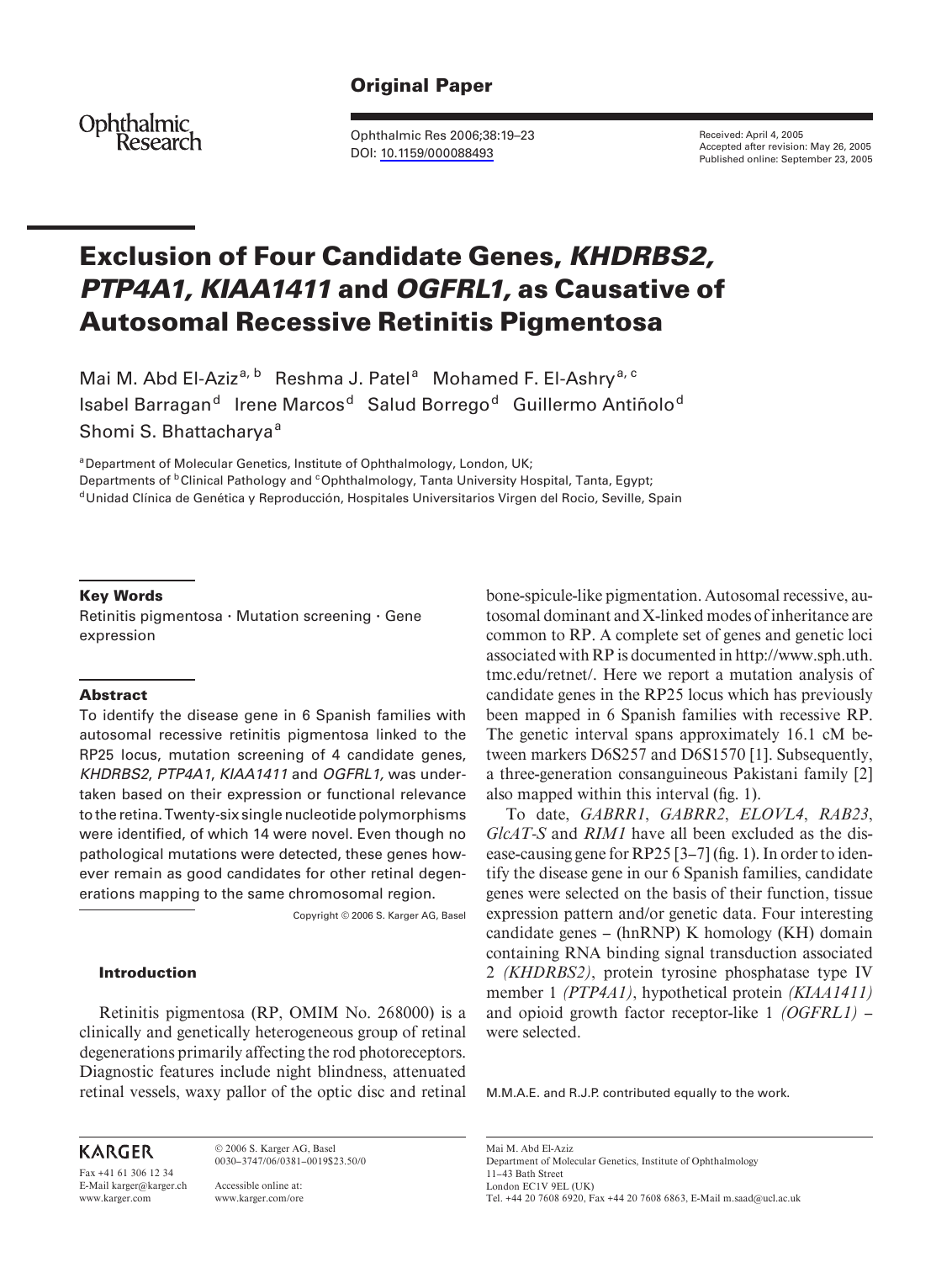

**Fig. 1.** The RP25 locus, the Pakistani locus and a common region of linkage in all Spanish families (between D6S1557 and D6S421). Genes in bold and normal fonts represent the genes that are screened in this work and that have been previously screened, respectively, with the physical distance (Mb) depicted alongside each gene.

It is possible that the Pakistani family and 5 of our Spanish families share a common gene or that the disease is caused by different genes in the two populations. In view of the first hypothesis, *KHDRBS2* and *PTP4A1* genes were selected from the region between D6S257 and D6S1053 where there is an overlap in the linkage data of both Spanish and Pakistani families (fig. 1). The other two genes, *KIAA1411* and *OGFRL,* were selected from the region between D6S1557 and D6S421 to which all the Spanish families were linked (fig. 1).

#### **Materials and Methods**

Informed consent was obtained from all participants for clinical and molecular genetic studies. The study conformed to the tenets of the declaration of Helsinki.

Genome sequences of the candidate genes were accessed through the National Centre for Biotechnology Information (http://www. ncbi.nlm.nih.gov/), the Ensembl database (http://www.ensembl. org) and the UCSC human genome browser (http://genome.ucsc. edu/). To characterize exon-intron boundaries of the genes studied, the following program was employed (http://www.fruitfly.org/seq\_ tools/other.html). Information on expression patterns and expressed sequence tags were obtained from the National Centre for Biotechnology Information Unigene database. As *KIAA1411* has several alternatively spliced transcripts, one pair of primers was designed at exon 10 and exon 12 of **KIAA1411** and amplified in cDNAs from the retina, brain, kidney, liver, heart, skeletal muscle, pancreas, lung and placenta (Quick-Clone; Clontech). The PCR products were subjected to sequence analysis on the ABI 3100 automated sequencer.

Expression of all genes was assessed by PCR amplification of human cDNAs from the retina, brain, kidney, liver, heart, skeletal muscle, pancreas, lung and placenta (Quick-Clone; Clontech). Four pairs of primers were designed for the last exon and the 3'-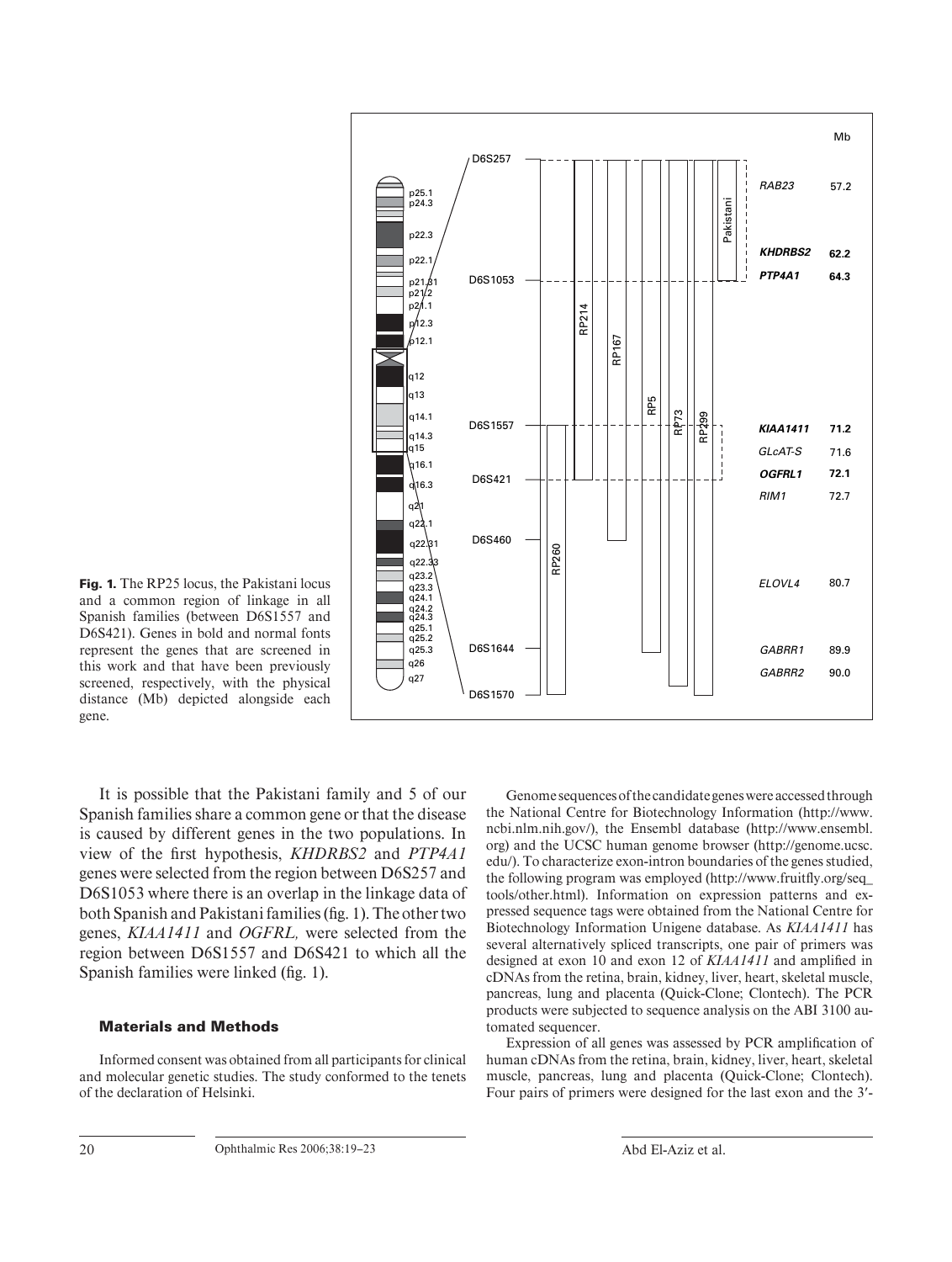

**Fig. 2.** Expression pattern of *PTP4A1* , *KIAA1411* , *KHDRBS2* and *OGFRL1* genes in human tissues as shown by multiplex PCR amplification. Lane 1: negative control; 2: positive genomic DNA control; lanes 3–11: cDNAs from retina, brain, kidney, liver, heart, skeletal muscle, pancreas, lung and placenta, respectively; M: 1-Kb smart ladder.

UTR of an individual gene to create gene-specific sequence-tagged sites.

Fifty pairs of primers were designed using Primer 3 Output (http://frodo.wi.mit.edu/cgi-bin/primer3/primer3\_www.cgi) to screen the coding regions together with splice sites (GT/AG), and the 5'-UTR of the genes studied (primers are available on request). Full PCR conditions and the sequencing protocol are as described previously [8].

#### **Results**

The results of bioinformatics analysis of *KHDRBS2* , *PTP4A1* and *OGFRL1* conformed to the previously published data [9–11]. The results of BLAST analysis however showed that there is an additional exon (10A) between exon 10 and 11 in the KIAA1411-001 Ensembl transcript. To confirm the result of the BLAST analysis, a region between exon 10 and 12 was amplified in cDNAs from retina and various other tissues and sequenced. The results of sequence analysis showed that exon 10A which is 78 bp exists in the retina and other tissues. Based on this information, the transcript and translation lengths of *KIAA1411* will be 6,280 bp and 1,541 amino acids, respectively.

Expression analysis showed that all genes were expressed in the retina, brain, skeletal muscle, pancreas and lung. However, *PTP4A1* was expressed at a low level in the kidney and was not detected in either the heart or placenta. Meanwhile, *KHDRBS2* was not expressed in either the liver or heart (fig. 2).

Mutation screening of the *KHDRBS2* gene led to the identification of 10 genetic variants, of which 5 were nov-

el (table 1). The 5'-UTR change was very interesting because it was heterozygous in one parent and homozygous in his affected son in a consanguineous family. Moreover, the same change was detected in a carrier state in an affected individual in another non-consanguineous family. However, it was detected with an allele frequency of 28% in 100 control chromosomes (table 1).

Mutation screening of *PTP4A1* showed no pathological or non-pathological changes.

Twelve single nucleotide changes were identified in *KIAA1411* (table 1), 2 of which were not detected in 200 Spanish control chromosomes and were segregating with the disease phenotype in 2 families. Of these 2 changes, 1 is a heterozygous missense change (N905H) and was detected in a non-consanguineous family. The other change is a homozygous silent change (L282L) in a consanguineous family. Although the mutation in the first family is expected to be compound heterozygous, we could not find the second change by screening all the coding exons and the 5'-UTR of the gene. Meanwhile, the homozygous L282L in the consanguineous family is a silent change.

Mutation screening of the *OGFRL1* gene revealed 2 novel changes, a deletion of an amino acid (lysine) from exon 7 and a novel non-conservative substitution at codon 47, which was detected in an unaffected member from all the studied families. The other 2 changes were intronic polymorphisms (table 1).

In total, 26 single nucleotide polymorphisms (SNPs) were identified, of which 14 were novel. Twelve of the 14 novel SNPs were identified in unaffected members of the families and/or in 100 control chromosomes. Only 2 changes in the *KIAA1411* gene were segregating with the disease phenotype and were not detected in 200 control chromosomes; however, they may represent very rare SNPs. All changes were assigned a nucleotide number starting at the first translation base of *KHDRBS2*, *KIAA1411* and *OGFRL1* according to the Genbank entries NM\_152688, NM\_020819 and NM\_024576, respectively.

## **Discussion**

Herein we report the screening of 4 candidate genes for mutations in 6 Spanish families that have been linked to the RP25 locus. The expression pattern of the genes using cDNA from different tissues including retina was evaluated. In addition, the genomic structure of the genes was confirmed through bioinformatics analyses.

Ophthalmic Res 2006;38:19–23 21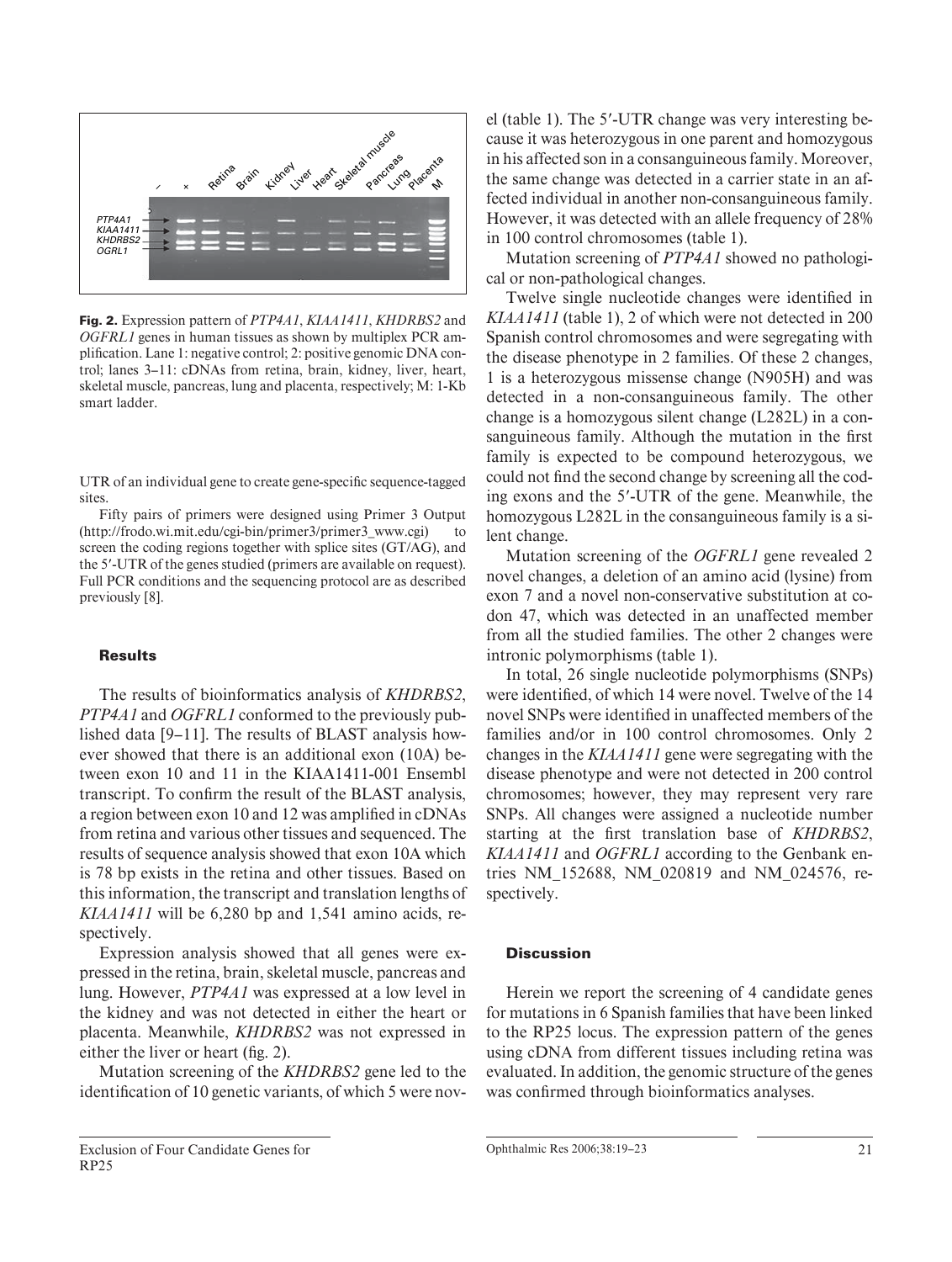| Gene            | Sequence variation                   | AA change          | Allele<br>frequency, % | Published in SNP<br>database or not |
|-----------------|--------------------------------------|--------------------|------------------------|-------------------------------------|
| <b>KHDRBS2</b>  | $-67$ A $\rightarrow$ C              |                    | 28                     | not published                       |
|                 | IVS2-88 $G \rightarrow A$            |                    |                        | rs9346001                           |
|                 | c. 489 $G \rightarrow A$             | Q70Q               |                        | rs6921170                           |
|                 | IVS4 71delT                          |                    | 16.6                   | not published                       |
|                 | c. 1155 $T \rightarrow C$            | Y292Y              |                        | rs10484690                          |
|                 | IVS8+33 C $\rightarrow$ A            |                    |                        | rs1555167                           |
|                 | c. 1277 $C \rightarrow T$            | P333L              | 8.3                    | not published                       |
|                 | c. 1281 G $\rightarrow$ A            | Q334Q              |                        | rs1204114                           |
|                 | $*72 \text{ G} \rightarrow \text{T}$ |                    | 83.3                   | not published                       |
|                 | $*78 T \rightarrow C$                |                    | 83.3                   | not published                       |
| <b>KIAA1411</b> | IVS3-15 $C \rightarrow T$            |                    | 50                     | not published                       |
|                 | c. 494 T $\rightarrow$ A             | <b>I30I</b>        |                        | not published                       |
|                 | IVS8-27 A $\rightarrow$ G            |                    |                        | rs2273210                           |
|                 | c. 1250 A $\rightarrow$ G            | L282L              | $\Omega$               | not published                       |
|                 | IVS12-196_201delTTTATA               |                    | 50                     | not published                       |
|                 | c. 3117 A $\rightarrow$ C            | N905H              | $\Omega$               | not published                       |
|                 | c. 3833 $C \rightarrow T$            | N1143N             |                        | rs774087                            |
|                 | c. 4129 A $\rightarrow$ G            | D1242G             |                        | rs2747701                           |
|                 | IVS16+23 A $\rightarrow$ G           |                    | 16.6                   | not published                       |
|                 | IVS17-108 A $\rightarrow$ G          |                    |                        | rs9283835                           |
|                 | IVS19+92 $G \rightarrow A$           |                    | 33.3                   | not published                       |
|                 | $*8 G \rightarrow A$                 |                    | 41.6                   | not published                       |
| OGFRL1          | c. 268 T $\rightarrow$ C             | S47P               | 8.3                    | not published                       |
|                 | IVS4-11 $A \rightarrow T$            |                    |                        | rs2273889                           |
|                 | IVS6-3 $C \rightarrow T$             |                    |                        | rs16880821                          |
|                 | c. 1315_1317delAAG                   | deletion of lysine | 4.7                    | not published                       |

**Table 1.** Changes detected in *KHDRBS2*, *KIAA1411* and *OGFRL1* genes

 $SNP = Single nucleotide polymorphism; c. = cDNA sequence. The asterisk denotes a change in the 3'-untrans$ lated region.

Due to the absence of retina-specific genes in our region, we selected the candidates that are retina localized. All genes studied were ubiquitously expressed; however, they were also expressed in the retina, as determined by PCR amplification of retinal cDNA (fig. 2).

According to the genetic data obtained from linkage analysis, there is a chance that both the Pakistani family and 5 of our Spanish families could have a common gene. In agreement with this hypothesis, the *KHDRBS2*  and *PTP4A1* genes were selected as the best candidates from the region between  $D6S257$  and  $D6S1053$  (fig. 1). *KHDRBS2*, the first gene to be selected from the top region between D6S257 and D6S1053, spanned approximately 600 kb. The gene was isolated during the largescale sequencing analysis of the human fetal brain cDNA library and contained the KH domain which is embedded in a larger conserved domain called STAR domain. In this STAR domain, the protein had a 99% sequence identity with rat SLM-1 (Sam68-like mammalian protein 1) and 98% with mouse SLM-1 [9]. Moreover, the STAR family genes were conserved from yeast to human [12]. It has been postulated that this gene might have some functional homology with protein tyrosine kinases which has a role in photoreceptor degeneration [9]. For example *MERTK* which is the causative gene for autosomal recessive RP encodes a tyrosine kinase receptor and causes retinal degeneration through defective phagocytosis of shed photoreceptor outer segments by the retinal pigment epithelium [13]. The second selected gene from the top region, *PTP4A1* ,encoded a unique nuclear protein tyrosine phosphatase which has a fundamental role in the regulation of cellular, physiological and pathogenic processes [14]. It is known that protein phosphorylation is crucial for the process of pre-mRNA splicing [15] . For